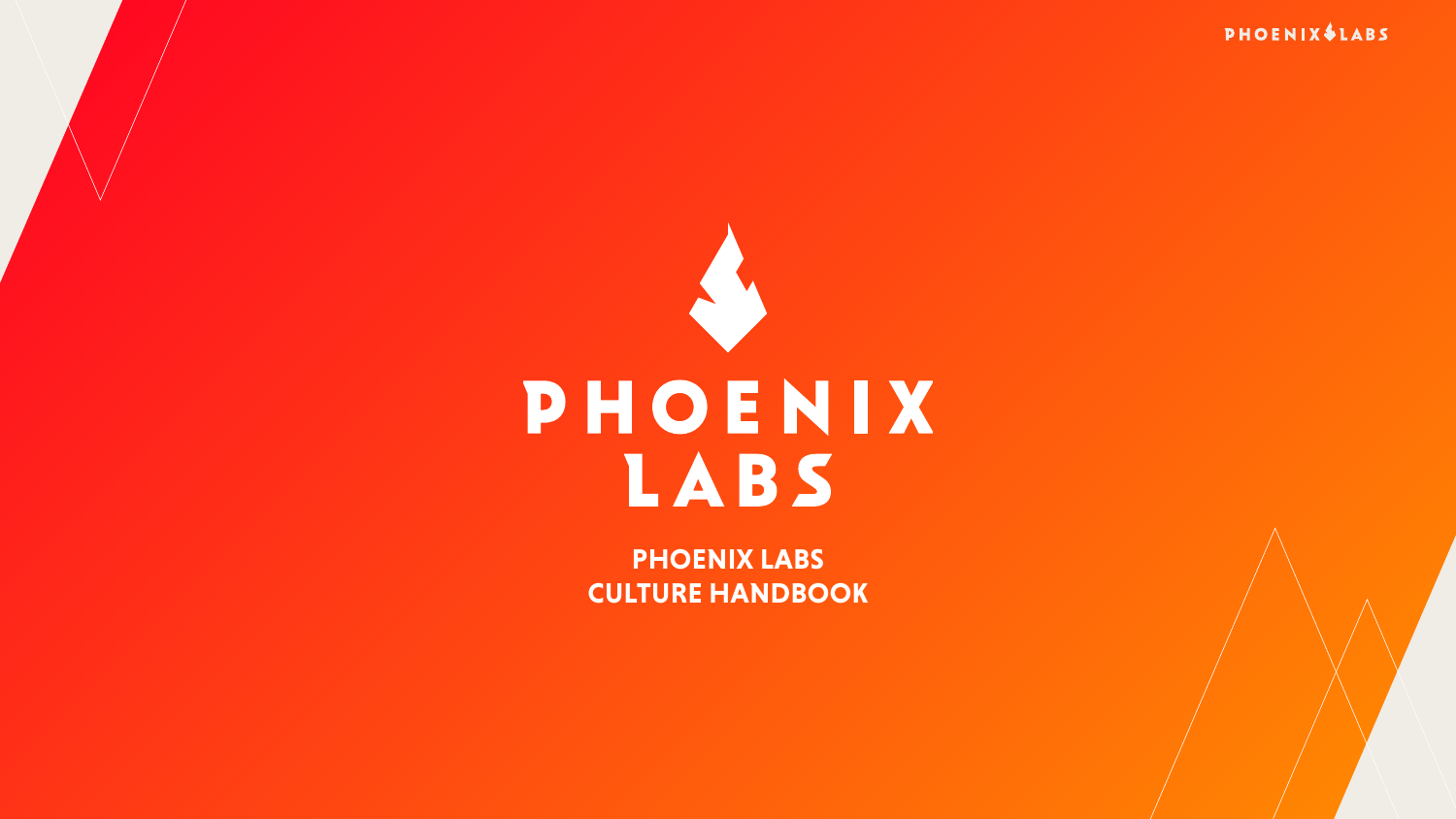

#### WELCOME TO PHOENIX LABS

### A VIDEO GAME COMPANY

We are a team of experienced game developers who have come together to make **timeless** games. We aspire for our games to be **remembered** and **shared** for generations, and for our work to be powered by **trust, courage, and an unwavering regard for players and each other.** You might know us as the developers of Dauntless, however with multiple new projects in development, we're going to be talking about what else we've been working on, soon.

We believe *people are the ends, not the means*—it is a pillar of how we maintain our mosaic culture, and one of our key values. We express this in the passion we bring to our craft which orients around creating deep multiplayer experiences. We are united by a love of gaming, and a desire to do the best work of our careers—together.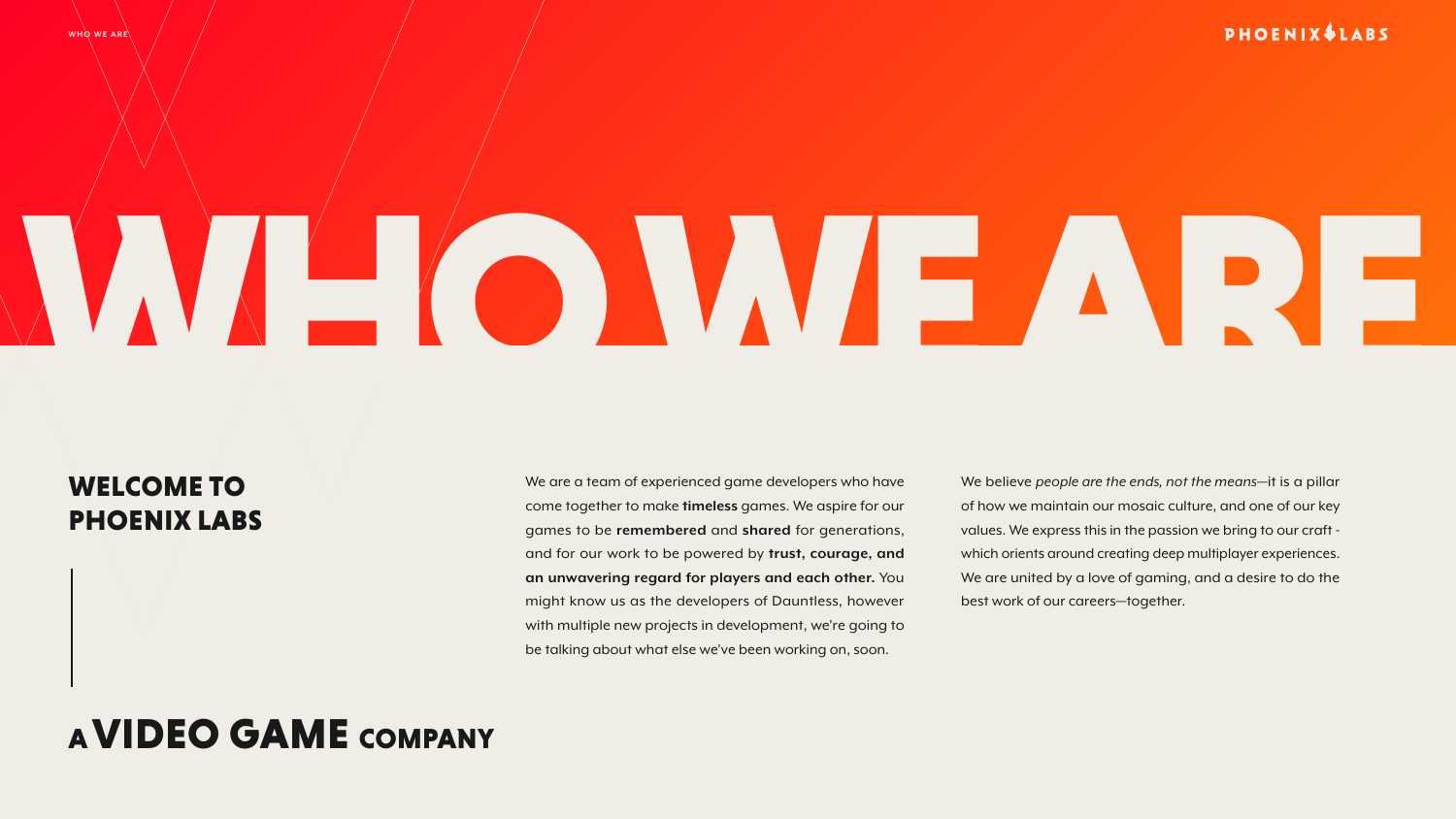### WHY WE ARE

Phoenix Labs is a values-driven studio. Our decisions, our output, and our everyday cultural expression derive from our four pil lars. The way we act as professionals and go about our work matters.



#### **PHOENIX \$LABS**

From our inception, we have embraced the ethos that the one true, uniquely differentiating factor at every studio is the people who work there. Our belief is that by placing that consideration at the heart of everything we do, we can both make timeless games and be a destina tion developers are proud to call home.

We aspire to play our part in progressing and elevating the industry; to do that we have to represent all players, present and future. We want to delight players world wide with a tight selection of industry lead ing gaming experiences, but we believe the value we bring isn't confined to just mon etary measurements. Rather, our teams want to raise the bar for how we make games together and set new standards of excellence for our industry. These goals in tandem bring more meaning to our work.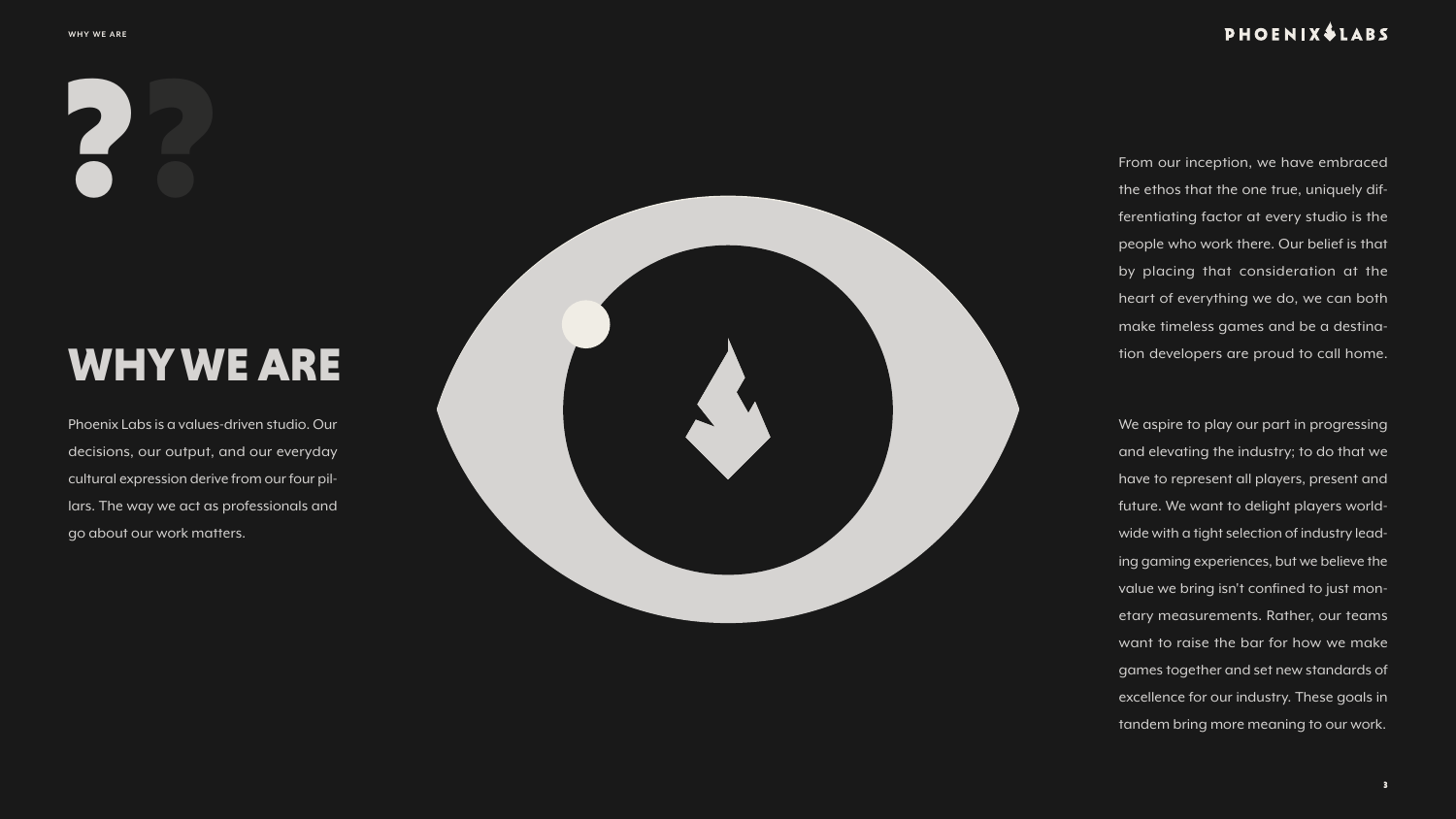??

We often say internally that our aspiration is to be a place people can retire, confident they will have done the very best work of their careers. We believe empowerment is a true ownership model and that teams given accountability and authority make the best games. To that end, we are constantly iterating toward a world class production, publishing, and operations infrastructure that embraces both people and progress.



#### **PHOENIX \$LABS**

We believe a fixed mindset is the enemy of progress, so we pride ourselves in running Phoenix Labs as we would a live service game: measure, iterate, patch, take feedback, adjust, patch, repeat. We encourage a "Yes, and-" mentality, constantly seeking refinement, improvement, and growth from Lobsters to elevate our outcomes.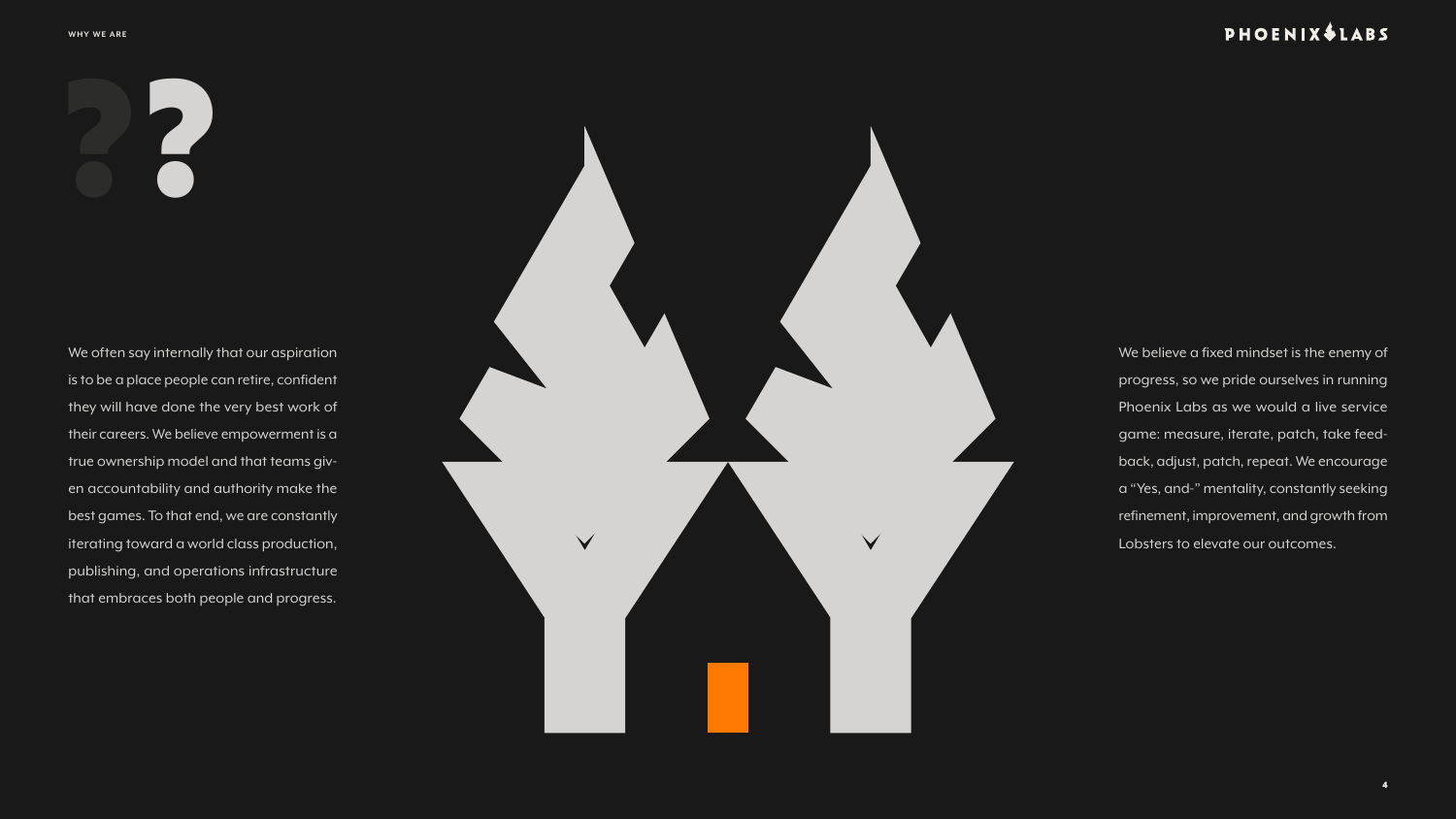5



This stance can be a change of pace for Lobsters used to traditional, top-down, hierarchical organizations, but for us it just makes sense to more explicitly put people first. We have invested in an evolving combination of traditional and

Phoenix Labs' teams are explicitly empowered and trusted to seek optimal outcomes. We like to apply a long-term lens to such terms as "optimal" - we are in the business of making generational games, which requires sustained levels of excellence vs individual flashes of brilliance.

emergent tools and structures the aim of which is to empower teams to help Lobsters do industry-leading work for our players. We realize and respect that game development is a marathon - not a sprint. We regard crunch as a failure. On the occasions a team needs to work extra hours to meet a deadline, we methodically retro and analyze how to avoid a recurrence. We unlock teams and Lobsters alike through the pursuit of sustainable and effective high performance: if you're working effectively with your team, we don't judge your approach to work-life balance.

#### PHOENIXVLABS

One of the ways Phoenix Labs seeks to differentiate itself is by embracing a high level of genuine trust between colleagues and teams. We're not here for the snacks - we're here to do the best work of our lives. We're ambitious, empathetic, accomplished professionals who believe the best games are made by teams empowered to excel. These teams are comprised of brilliant, inclusive, and compassionate "Lobsters" (our internal term for people who work at Phoenix Labs: context). When we talk about our "mosaic culture", we're reinforcing our belief that game development is better able to serve players when informed by many passionate voices and perspectives. As a studio, a diversity of perspectives has a direct impact on our quality level; every new person is an opportunity to increase the relevance of our work to players AND also evolves our internal community of Lobsters by broadening our culture.

HOW



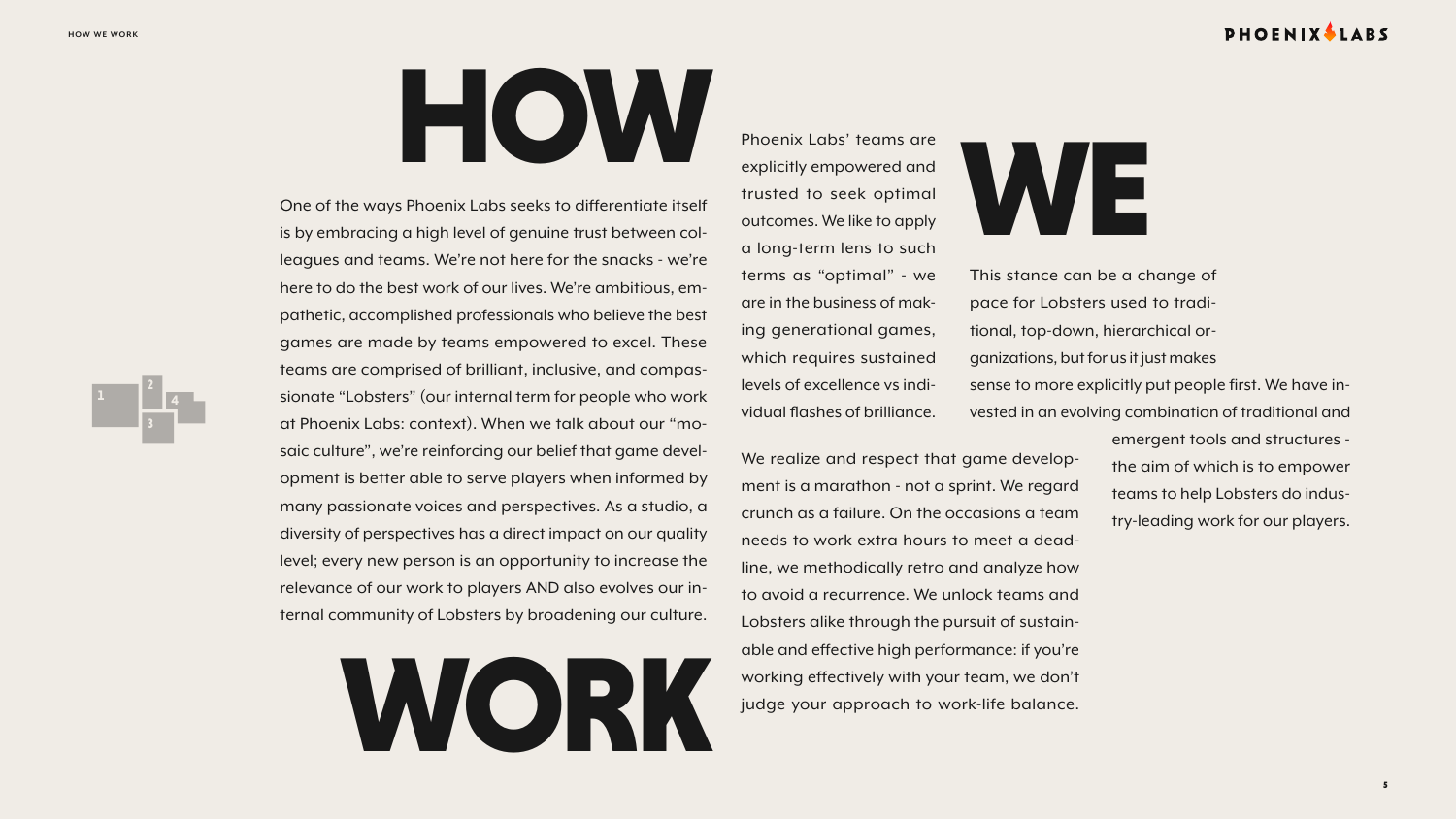We take a "no brilliant jerks" approach to team building. We may joke that "teamwork makes the dream work" but we truly do believe that it takes a village to make a video game. As such, we've identified collaboration as a win condition and a key ingredient in our success. Maintaining a harmonious, collegial, candid, and professional atmosphere enables us to do our best work. Without the focused efforts of teams of talented professionals we cannot exist, we cannot create, and we cannot share timeless games with the world.



### WHAT

### LOOKS LIKE AT PHOENIX LABS

#### PHOENIX LABS

Our values are not platitudes; they are more than posters on a wall or a company branded mouse pad. Remembering people are the ends, not the means, is something we expect all of our colleagues to keep at the top of their minds. We pride ourselves on being an inclusive studio - we have no tolerance for inappropriate or bullying behavior amongst our colleagues, and encourage our colleagues to lead with inspiration. When we bring new people into our community, we seek folks with diverse perspectives, who can add new flavours and ideas to the existing mosaic.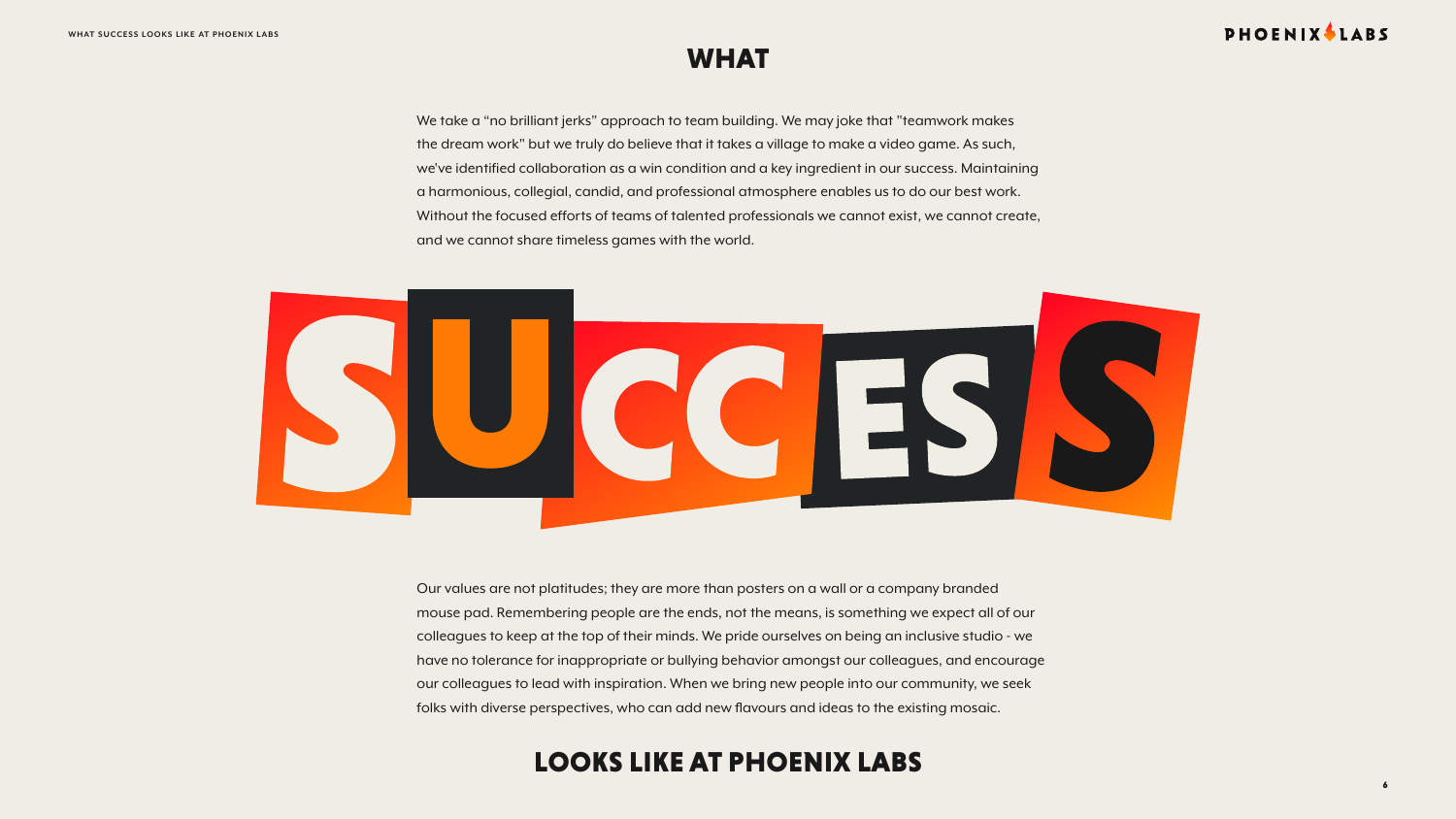

#### PHOENIX LABS



it sounds like: if you say you're going to do the thing, do the thing! We thrive when we meet our commitments - or empower ourselves and our teams by addressing blockers or concerns that stop us.

Trust is critical for us: our players trust Phoenix Labs, Phoenix Labs trusts its teams, and Lobsters trust each other. Maintaining a high say:do ratio allows us to constantly be building trust with each other, as well as operating with a high level of integrity. We seek to cultivate a welcome, friendly atmosphere that makes all people feel comfortable participating and being candid about what we need to do to win.

**Doing what matters** is paramount for a company that trusts its teams to the extent Phoenix Labs does. Focus combined with collaboration allows us to make smarter bets, waste less time, and be more intentional and purposeful about what we make and do.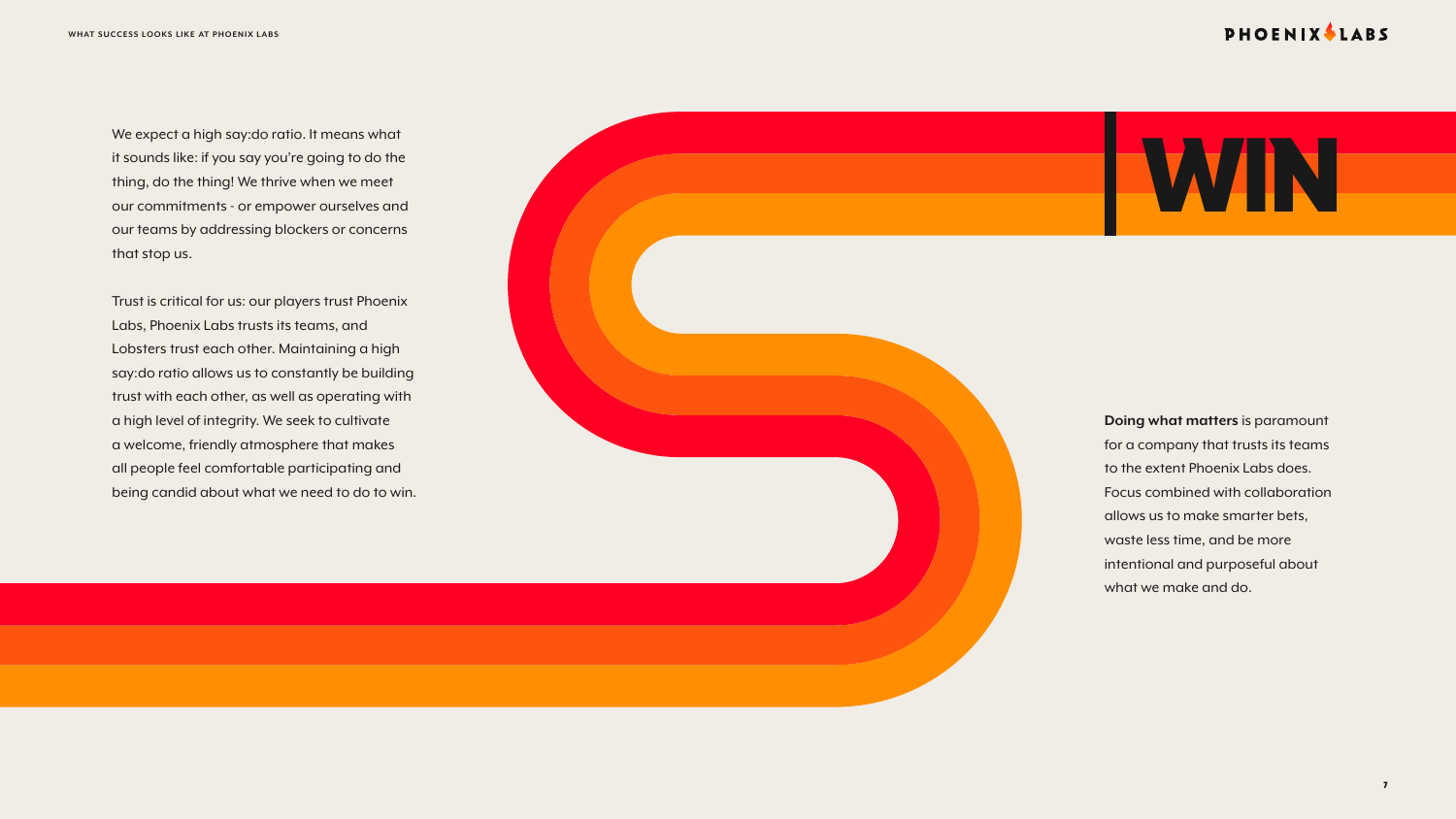8

Phoenix Labs established.

*Dauntless* announced at The Game Awards.

*Dauntless* launches on PS4, Xbox One and Epic Game Store with full cross-play, is has now been played by over 12 million people.

*Dauntless'* closed alpha launches on PC, is played by over 1 million people.

SF Bay Area studio incorporated. *Dauntless'* open beta launches, is played by over 2 million people.

Team size hits double digits 2015

Phoenix Labs joins forces with digital

entertainment company Garena.

LA and Montreal studios are incorporated.

Phoenix Labs grows in size to over 200 people.

2014 Reached 30MM *Dauntless* Slayers.

#### PHOENIX & LABS

#### 2016

2017

#### 2018

### 2019

2020

#### 2021

2022